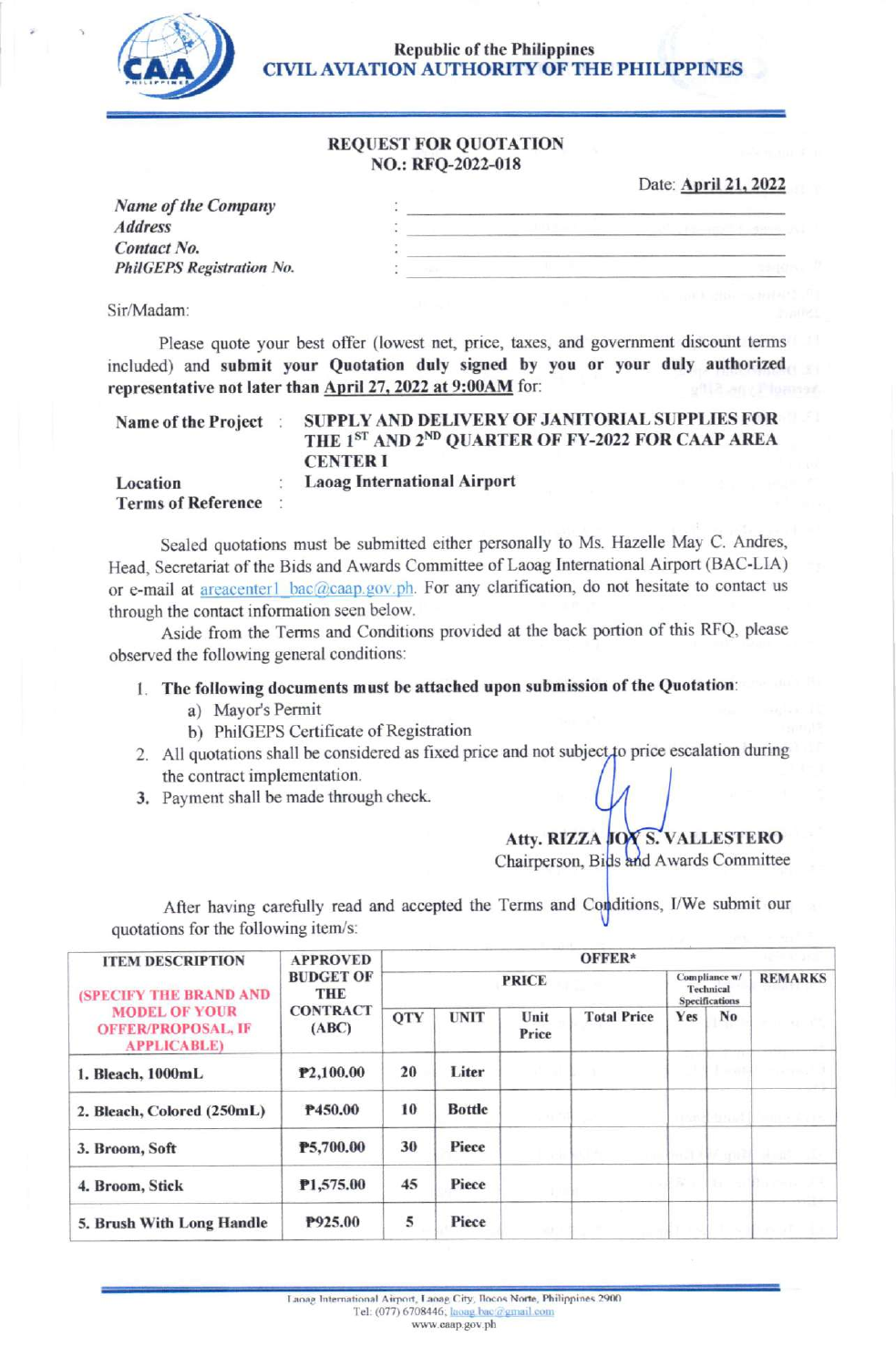

## Republic of the Philippines<br>CIVIL'AVIATION AUTHORITY OF THE PHILIPPINES

| 6. Chamoist                                         | P2,325.00  | 15                | Piece         | 10.B    |      |                |                           |             |
|-----------------------------------------------------|------------|-------------------|---------------|---------|------|----------------|---------------------------|-------------|
| 7. Detergent Bar, Jumbo                             | P1,260.00  | 45                | Bar           |         |      |                |                           |             |
| 8. Detergent Powder, 70g                            | P1,890.00  | 90                | Sachet        |         |      |                | AP.                       |             |
| 9. Dipper                                           | P266.00    | $\overline{\tau}$ | Piece         |         |      |                | $\mathbb{R}^{d \times d}$ |             |
| 10. Dishwashing Liquid,                             | P2,680.00  | 67                | <b>Bottle</b> |         |      |                |                           |             |
| 250mL<br>11. Dishwashing Sponge                     | P972.00    | 36                | Piece         |         |      |                |                           |             |
| 12. Disinfectant Spray,                             | P43,180.00 | 68                | Can           |         |      |                |                           |             |
| Aerosol Type, 510g                                  |            |                   |               |         |      |                |                           |             |
| 13. Dust Pan                                        | P1,200.00  | 8                 | Piece         | 1.311   | Л'n. |                |                           | tэ          |
| 14. Fabric Conditioner<br>360mL                     | P5,625.00  | 45                | <b>Bottle</b> | a bi    |      |                |                           |             |
| 15. Floor Brush With<br><b>Handle</b>               | P920.00    | 8                 | Piece         | 10 TH   |      |                |                           |             |
| 16. Floor Mat/Door Mat                              | P2,584.00  | 68                | Piece         |         |      |                |                           |             |
| 17. Garbage Bag, Medium                             | P1,950.00  | 25                | Roll          |         |      |                |                           |             |
| 18. Garbage Bag, XXXL                               | P5,940.00  | 33                | Roll          |         |      |                |                           | ω           |
| 19. Garbage Bin, Big                                | P1,325.00  | 5                 | Piece         |         |      |                |                           |             |
| 20. Garbage Bin, Medium                             | P2,520.00  | 12                | Piece         | 921 of  |      |                | on G                      |             |
| 21. Glass Cleaner Refill,<br>500mL                  | P1,480.00  | 8                 | <b>Bottle</b> |         |      |                |                           |             |
| 22. Glass Cleaner, 500mL<br>(Spray)                 | P6,300.00  | 30                | <b>Bottle</b> |         |      |                |                           |             |
| 23. Glass Wiper                                     | P3,750.00  | 15                | Piece         | lim 630 |      |                |                           |             |
| 24. Gloves, Knitted                                 | P954.00    | 18                | Pair          |         |      |                |                           |             |
| 25. Gloves, Large                                   | P4,650.00  | 30                | Pair          |         |      |                |                           |             |
| 26. Hand Brush                                      | P470.00    | 10                | Piece         |         |      |                | CO.                       |             |
| 27. Hand Sanitizer, Anti-<br><b>Bacterial</b>       | P41,400.00 | 36                | Gallon        |         |      |                |                           |             |
| 28. Hand Towel                                      | P1,280.00  | 16                | Piece         | m       |      |                |                           |             |
| 29. Interfolded Tissue                              | P7,500.00  | 5                 | Case          |         |      | $\tilde{\tau}$ |                           |             |
| 30. Bathroom Crème<br>Cleanser, 946mL (32 FL<br>OZ) | P12,200.00 | $\mathbf{1}$      | Case          |         |      |                |                           |             |
| 31. Liquid Hand Soap                                | P4,440.00  | 12                | <b>Gallon</b> | 98.     | 5178 |                | างป่                      | have and    |
| 32. Magic Map W/Rubber                              | P4,000.00  | 8                 | Piece         | 9.1     | 28   |                | -16                       | aran K      |
| 33. Microfiber Dual Wash<br>Mitt                    | P5,400.00  | 15                | Piece         | hilus   |      |                |                           |             |
| 34. Microfiber Glass Towel                          | P2,325.00  | 15                | Piece         | V.      |      |                |                           | a di mandia |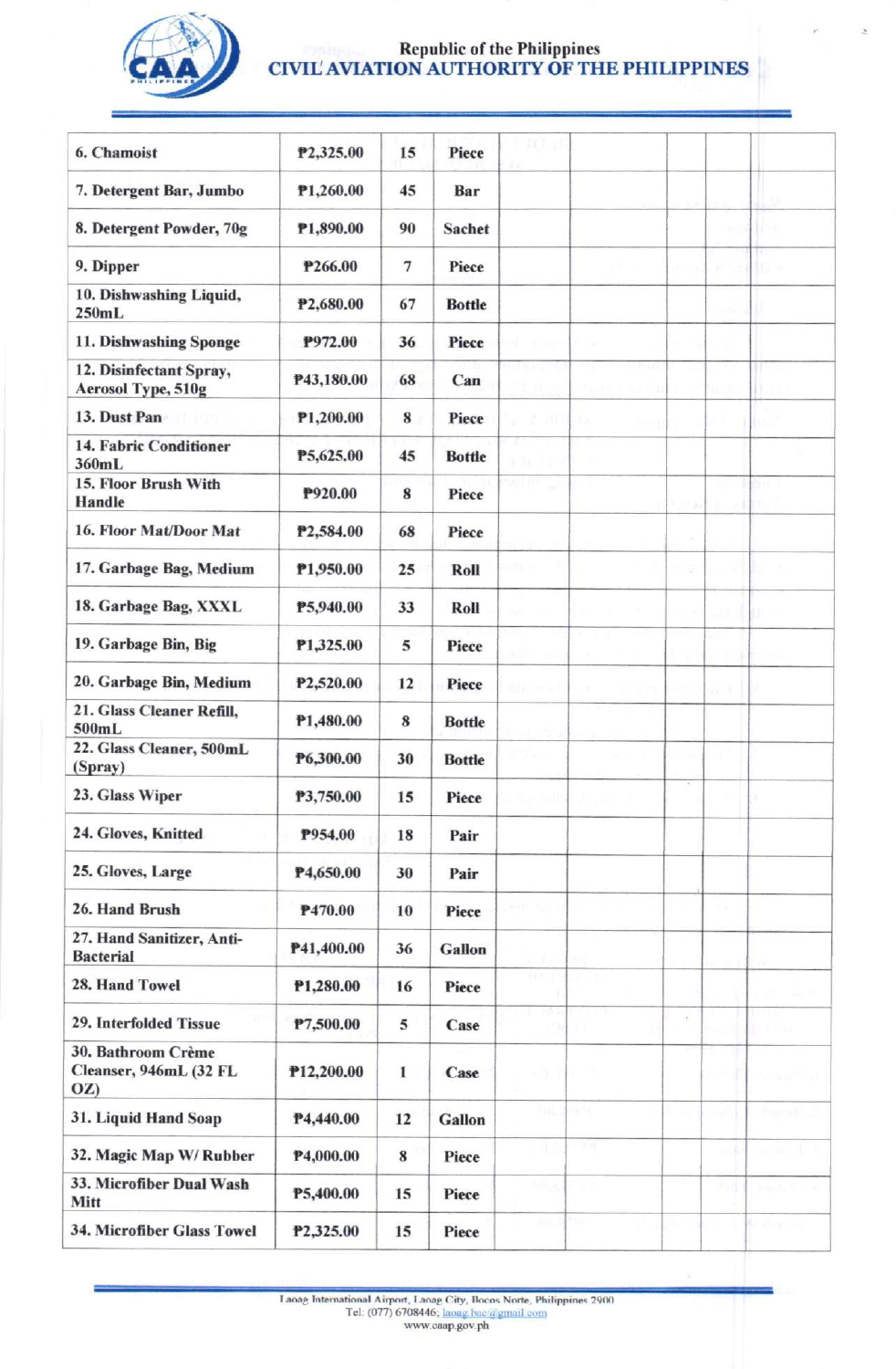

# Republic of the Philippines<br>CIVIL AVIATION AUTHORITY OF THE PHILIPPINES

| 35. Mop Handle, Aluminum                    | P6,660.00           | 18 | Piece         |  |    |  |
|---------------------------------------------|---------------------|----|---------------|--|----|--|
| 36. Mop Head                                | P3,000.00           | 30 | Piece         |  |    |  |
| 37. Mop, Tornado                            | P7,200.00           | 6  | Piece         |  |    |  |
| 38. Multi-Insect Killer<br>Spray, 500mL     | P14,250.00          | 30 | Piece         |  |    |  |
| 39. Muriatic Acid, 1L                       | P3,600.00           | 36 | <b>Bottle</b> |  |    |  |
| 40. Pail                                    | P3,180.00           | 12 | Piece         |  |    |  |
| 41. Pranela (Flannel)                       | P1,350.00           | 45 | Piece         |  |    |  |
| 42. Rags                                    | P2,720.00           | 34 | Kilo          |  |    |  |
| 43. Scouring Pad                            | P896.00             | 32 | Piece         |  |    |  |
| 44. Scouring Powder                         | P1,908.00           | 36 | Can           |  |    |  |
| 45. Squeege with Long<br>Handle, Heavy Duty | P1,000.00           | 5  | Piece         |  |    |  |
| 46. Steel Brush                             | P325.00             | 5  | Piece         |  |    |  |
| 47. Tissue, Jumbo                           | P7,150.00           | 5  | Case          |  |    |  |
| 48. Tissue, Small Roll                      | P495.00             | 45 | Roll          |  |    |  |
| 49. Toilet Bowl Brush                       | P2,750.00           | 10 | Piece         |  | ù. |  |
| 50. Toilet Bowl Cleaner, 1L                 | P8,800.00           | 32 | <b>Bottle</b> |  |    |  |
| 51. Toilet Deodorant Cake,<br>Assorted      | P5,220.00           | 90 | Piece         |  |    |  |
| <b>TOTAL ABC</b>                            | P252,040.00         |    |               |  |    |  |
|                                             | <b>GRAND TOTAL:</b> |    |               |  |    |  |

Note: Quotation for each item must not exceed the ABC per item

**Signature over Printed Name** Supplier/Dealer/Contractor